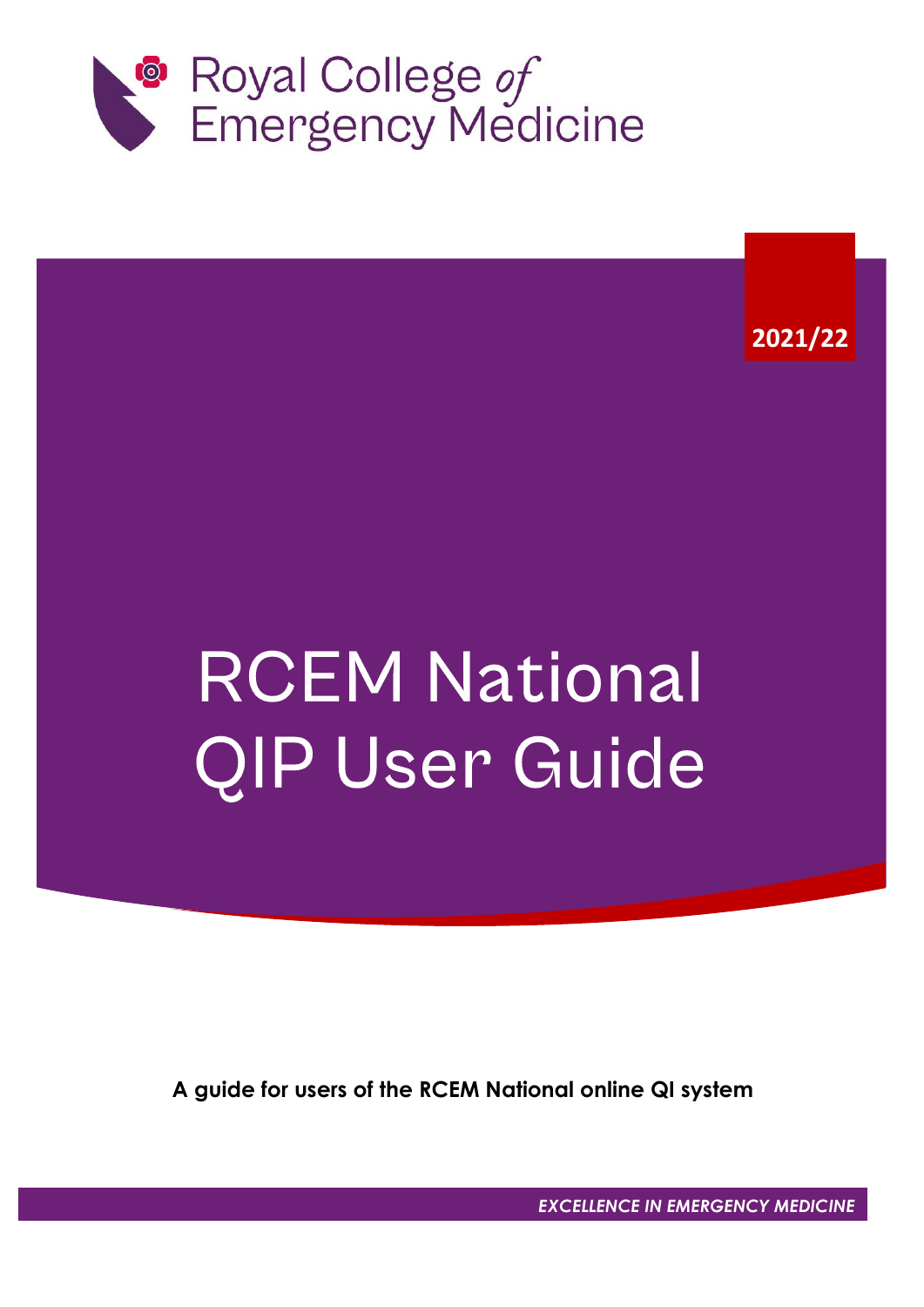# **Contents**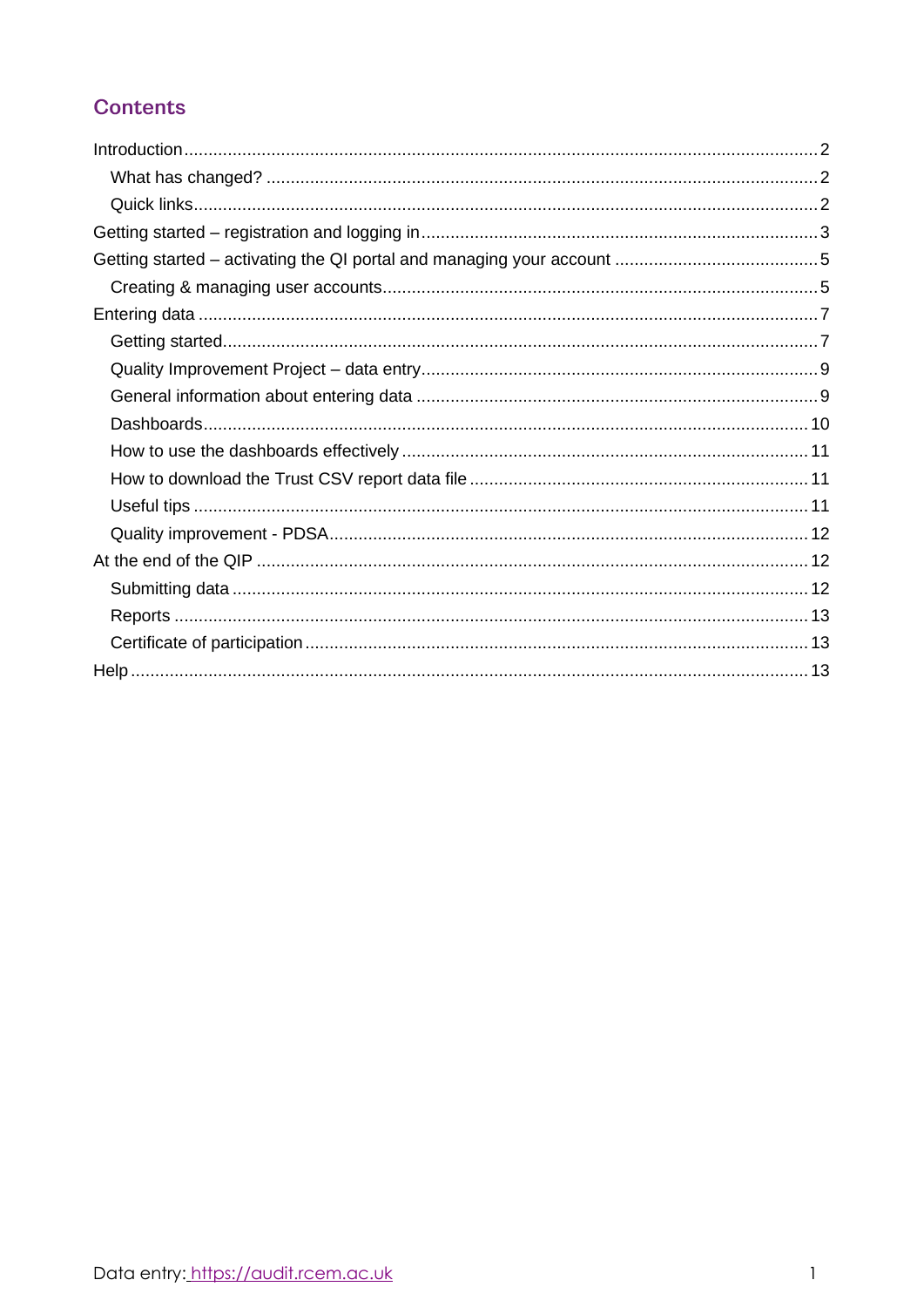## <span id="page-2-0"></span>**Introduction**

Quality Improvement (QI) is becoming ever more established in emergency medicine, and we are so proud of you being part of the specialty leading the way and embracing better care for patients.

To better support you in your QI journey RCEM have moved away from the traditional audit model of simply collecting and reporting data, and towards a national quality improvement programme (QIP).

Just like always, we will be running three topics of vital importance to emergency medicine:

- Pain in Children
- Consultant Sign Off
- Infection Prevention and Control

However, rather than waiting until next spring to see how your ED is performing on these topics you'll know as soon as you've entered the data. Not only that, but you'll be able to see much more detail how your performance changes over the whole data collection period and what impact your quality improvement initiatives are having.

#### <span id="page-2-1"></span>What has changed?

We have made several improvements to support you to take greater control of your data and use it for effective local quality improvement. Here are some of the new features you can look forward to:

- New dashboard showing real-time data for your ED
- Track how your data changes over weeks and months on SPC charts
- Quality improvement features built in
- Record PDSA cycles and they will automatically be annotated on your charts, so you can see how effective they have been
- Choose who to compare your EDs data to; initial options will include your Trust, your Country or the whole UK
- Better user interface
- Better data validation
- Faster data entry
- Data mapped to ECDS for easier patient identification and extraction from your system

### <span id="page-2-2"></span>**Ouick links**

This is a handy collection of the most popular links.

- [Information about the QIPs](https://rcem.ac.uk/quality-improvement-2/)
- [Contact the College](mailto:quality@rcem.ac.uk)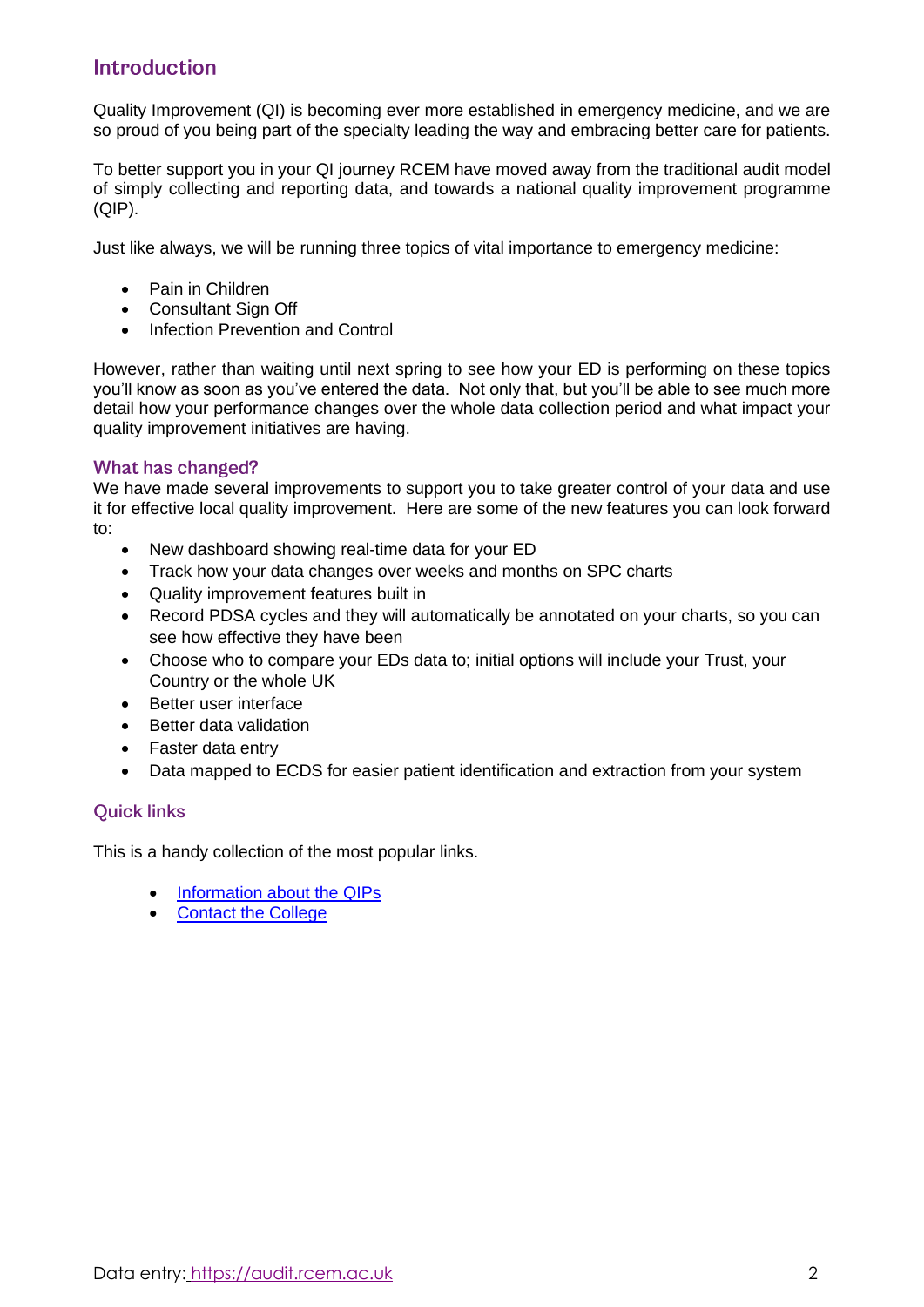## <span id="page-3-0"></span>Getting started - registration and logging in

#### **This section applies to QI leads and department administrators only (i.e. the individuals named on the registration form submitted to RCEM).**

#### 1. **Registration and access**

Emergency Departments (EDs) are required to register with RCEM to access the QI website. If your Trust has **not yet registered,** please complete the online registration form by clicking on [online registration form.](https://login.rcem.ac.uk/atsscrape/RCEM/Webformz/Apply_WFZ_ClinicalAuditRegistrationForm.aspx)

**Please note, to successfully complete the online QI registration process, Trusts are required to send a copy of the purchase order. If you have any issues, please contact** [quality@rcem.ac.uk.](mailto:quality@rcem.ac.uk)

#### 2. **Site URL**

#### [https://audit.rcem.ac.uk](http://audit.rcem.ac.uk/)

The QI system was developed in partnership with Net Solving Ltd. And it is the website where data is entered.

#### 3. **Terms of agreement**

To progress to the login page, users are required to confirm that they understand and accept the terms and conditions by clicking on the 'I accept' at the bottom of the page.



**RCEM Quality Improvement Project System** 

#### **Terms of agreement**

The Terms Of Agreement must be accepted before proceeding:

#### **Key points**

- You will maintain confidentiality of username and password and assume responsibility for all activities that occur under your username and password
- .<br>You will verify contents obtained from the site with the official patient medical record before making medical decisions • The Royal College of Emergency Medicine makes no express or implied warranties with regard to the content or reports from the site

#### 1. Acceptance of Terms

RCEM Quality Improvement Project System ("Royal College of Emergency Medicine", "RCEM", "QIPS", "Quality Improvement Project System", "we", "us" or "our") pro<br>"Site") subject to your acceptance of these Terms. These Terms

By accessing, browsing, entering data or otherwise accessing the Site, you become a User and assert that you have read and understand and agree to be bound by the terms of this Agreement. If you have<br>any questions about th

#### 2. Your Account Obligations

You are responsible for maintaining the confidentiality of your username and your chosen password, and for all activities that occur under your username and password. You agree immediately to notify us of<br>any unauthorised

#### 3. Disclaimers

The medical data and other contents of the Site ("Contents") were furnished by and entered into the Quality Improvement Project System by third parties with the permission of the RCEM and are presented fo<br>Informational pur

Content contained within or reported by the Quality Improvement Project System does not supersede the official patient medical record. The RCEM makes no representations, warranties, or assurances as to<br>the accuracy, curren

the accuracy, currency or completeness of the Content provided.<br>You accept the responsibility to verify any contents obtained from the site. Contents should be verified with the official patient medical record before makin

#### 4. No warranties

The RCEM does not make any express or implied warranties, presentations, or endorsements whatsoever (including, but not limited to, warranties of title or non-infringement, or the implied warranties of<br>Indirectly for finan



C Net Solving 2018 Disclair

ered by CaseCapture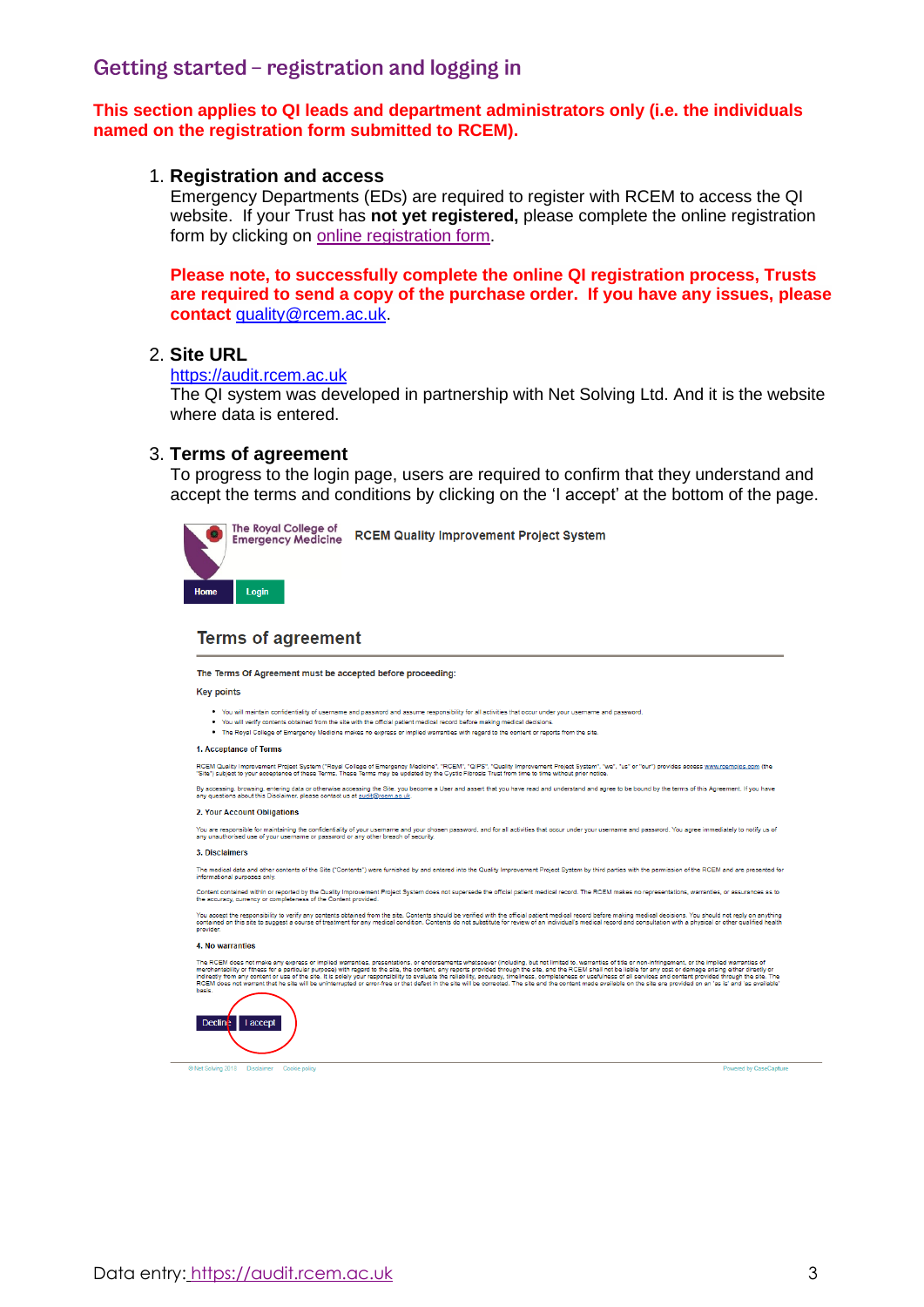#### 4. **Logging in**

After you have accepted the terms and conditions, please enter:

- your username (this is your e-mail address)
- your password.

# Login

| Please enter your login details |       |  |  |  |  |  |
|---------------------------------|-------|--|--|--|--|--|
| Username:                       |       |  |  |  |  |  |
| Password:                       |       |  |  |  |  |  |
|                                 | Login |  |  |  |  |  |

Need to set your password or forgotten your password? click here

If you are experiencing problems logging in, please contact the RCEM audit team. Email: audit@rcem.ac.uk Telephone: 020 7400 6108

#### 5. **Creating a password**

#### **Users**

Users named on the registration form will receive an e-mail with a link to set a password:

o Clicking on the link in the e-mail will lead to the 'Request password reset' page, where the username (e-mail address) should be entered to generate a password reset link, which will be sent to the respective email account

# **Request password reset**

#### Need to reset your password?

Username

Email password reset link

Forgot your user name? Please contact RCEM audit team: Email: audit@rcem.ac.uk Telephone: 020 7400 6108

#### **Users who have moved to a different organisation**

If you have moved to a different organisation and been included, please contact the [College administrators,](mailto:quality@rcem.ac.uk?subject=Audit%20account%20change) who can either re-assign your account or create a new one for you.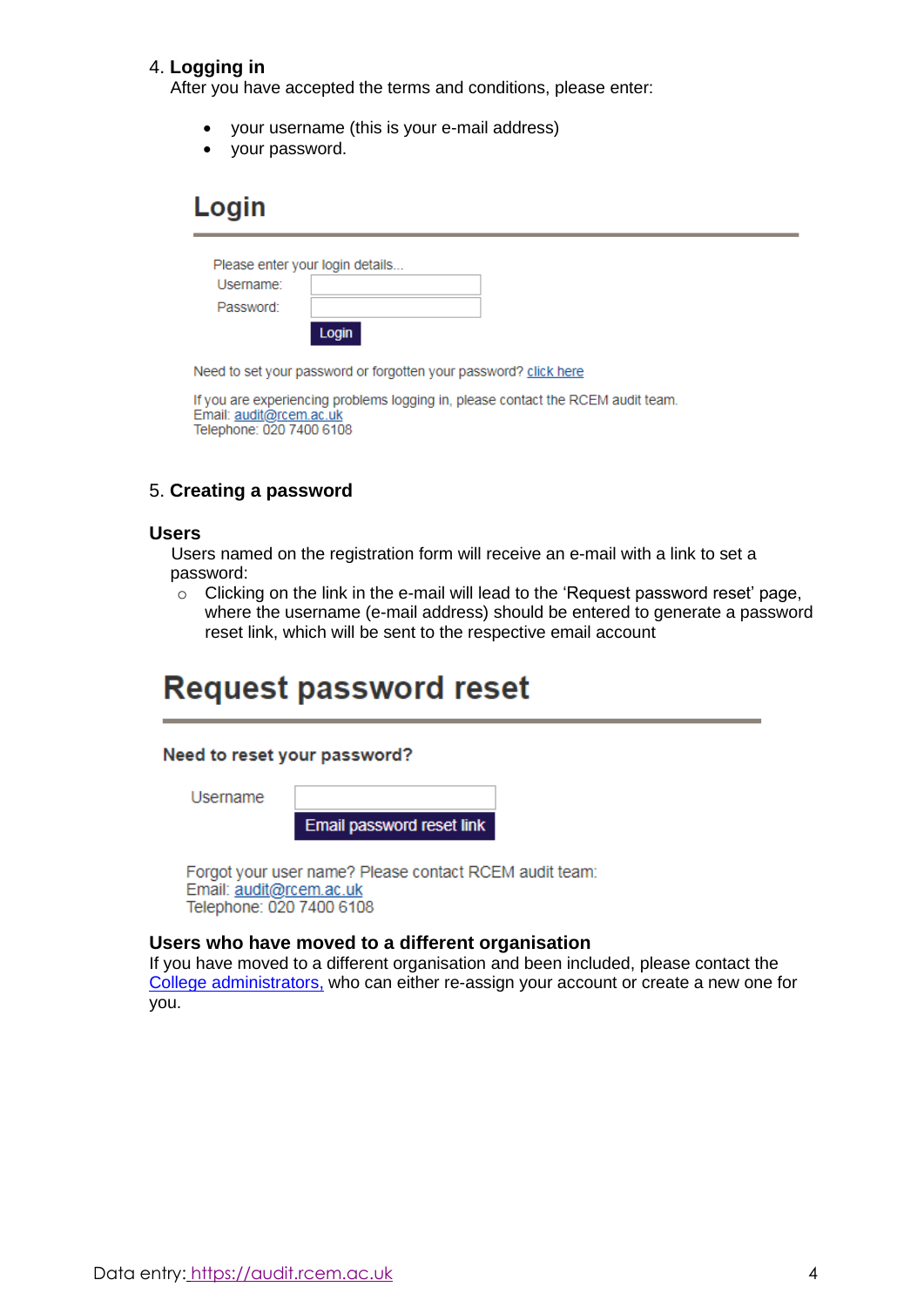# <span id="page-5-0"></span>Getting started - activating the QI portal and managing your account

#### **This section is for Department Admins.**

#### <span id="page-5-1"></span>**Creating & managing user accounts**

Department Admin users can create additional user accounts for their ED(s). To do this you must know their e-mail addresses and full names.

#### **STEP 1. Click User Management**

|                       | <b>The Royal College of</b><br><b>Emergency Medicine</b> |                        |                |                | <b>RCEM Quality Improvement Project System</b> |                   |                          |  |
|-----------------------|----------------------------------------------------------|------------------------|----------------|----------------|------------------------------------------------|-------------------|--------------------------|--|
| Home                  | <b>Org Audit</b>                                         | <b>Clinical Audits</b> | <b>My PDSA</b> | <b>Reports</b> | <b>Feedback</b>                                | <b>My profile</b> | <b>User management</b>   |  |
| <b>Administration</b> |                                                          |                        |                |                |                                                |                   | <b>User management</b>   |  |
|                       |                                                          |                        |                |                |                                                |                   | Event log                |  |
|                       |                                                          |                        |                |                |                                                |                   | Example site import file |  |

#### **STEP 2: Add New**

#### **Users**

| Site:                 |            | $\check{ }$ |  |
|-----------------------|------------|-------------|--|
| rockeq.<br>Searc'     | Find Clear |             |  |
| Add new Export to CSV |            |             |  |

#### STEP 3: Input Username, Full name and Email \*Username and email should always be the same\*

| User name                         | example@email.co.uk  |
|-----------------------------------|----------------------|
| Full name (including title)       | Hndividual Full Name |
| Email (also default for username) | example@email.co.uk  |

Example user import file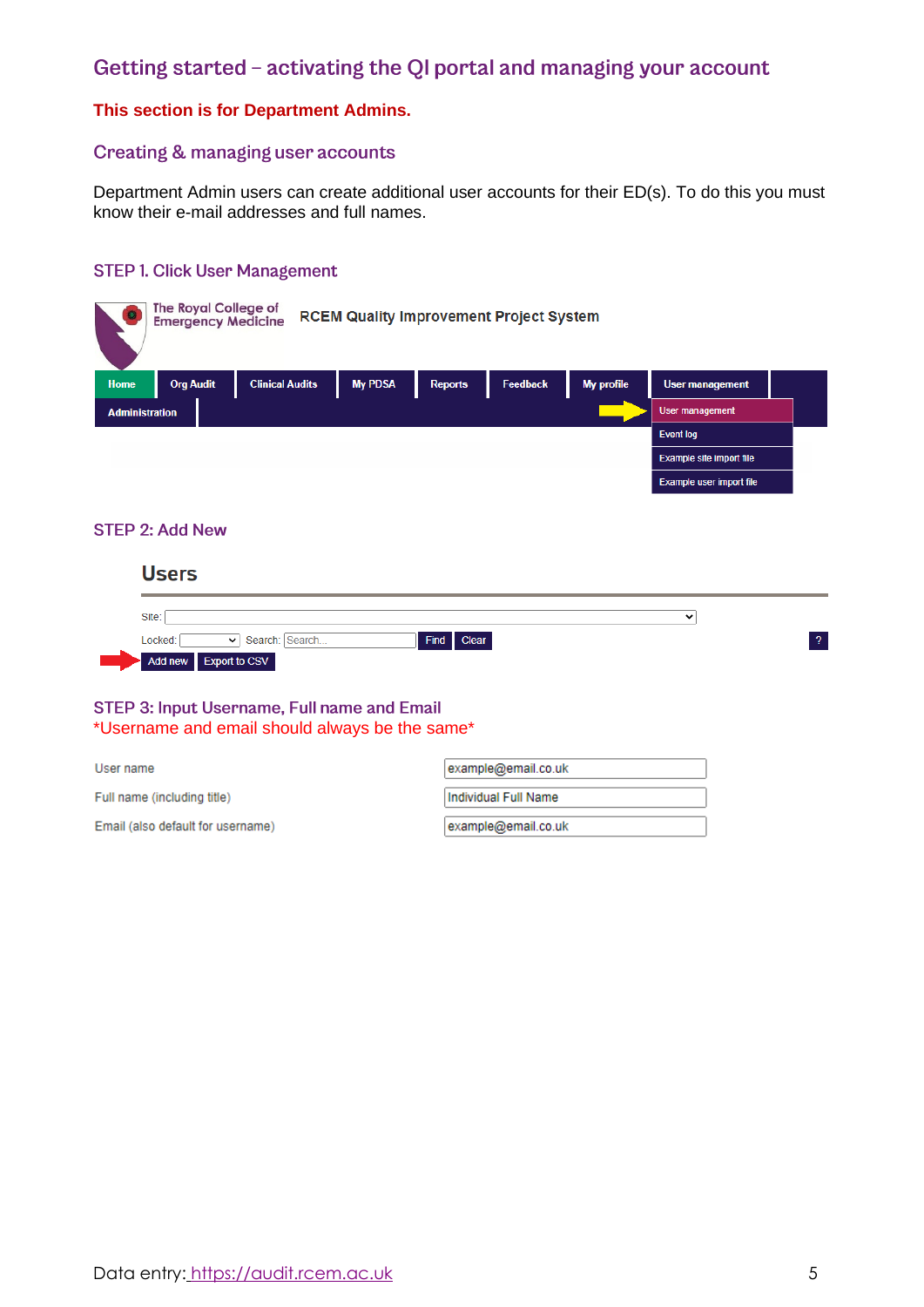#### STEP 4: Check the exact following boxes to permit access to each QI topic

Here you can select which QIPs the person will have access to. You will also be able to define their role and, in case your Trust has more than one ED participating in the QIP, which sites the person will have access to.

| Permissions                                           | Organisational<br>$C$ linical-<br>Site administrator<br>System administrator<br>View personal identifiable information<br>Edit text content<br>Edit question text | -Enables clinical data entry                                |
|-------------------------------------------------------|-------------------------------------------------------------------------------------------------------------------------------------------------------------------|-------------------------------------------------------------|
| Select the first option for each QIP to enable access | Edit data entered by users<br>Statistician                                                                                                                        |                                                             |
| Infection Control Clinical permissions                | Infection Control Clinical Sites<br>Infection Control Clinical Site Admin<br>Infection Control Clinical Site User                                                 | Site Admin/User is<br>defined in the roles<br>dropdown list |
| Pain in Childrenn Clinical permissions                | Pain in Children Clinical Sites<br>Pain in Children Clinical Site Admin<br>Pain in Children Clinical Site User                                                    |                                                             |
| Main Role<br>Site 1 Name<br>No access<br>$\checkmark$ |                                                                                                                                                                   |                                                             |

| No access<br>$\checkmark$ | Site 1 Name     |   |
|---------------------------|-----------------|---|
| No access                 | 양에서는 고자로 가지 아파트 |   |
| Site Administrator        |                 |   |
| Site User                 |                 |   |
| Site Reader               |                 |   |
|                           |                 | × |

#### STEP 5: Click Insert when done.

Insert | Cancel

The user should then automatically receive an email containing their log in instructions. The new user will need to click on [Request password reset](https://audit.rcem.ac.uk/account/ResetPasswordRequest) to set a new password to access the QI portal.

<span id="page-6-0"></span>*NB- When you enable access to the either the Infection Prevention and Control or, Pain in Children QIPs, the user will be able to interact with the QIP from 2021/22 (year 2 "V2") as well as the QIP from 2020/21. In case the user is not able to see the 2020/21 or 2021/22 version for either QIP, this means that your ED has no access to the QIP i.e. your ED did not participate on the 2020/21 QIP or did not sign up for the 2021/22 QIP.*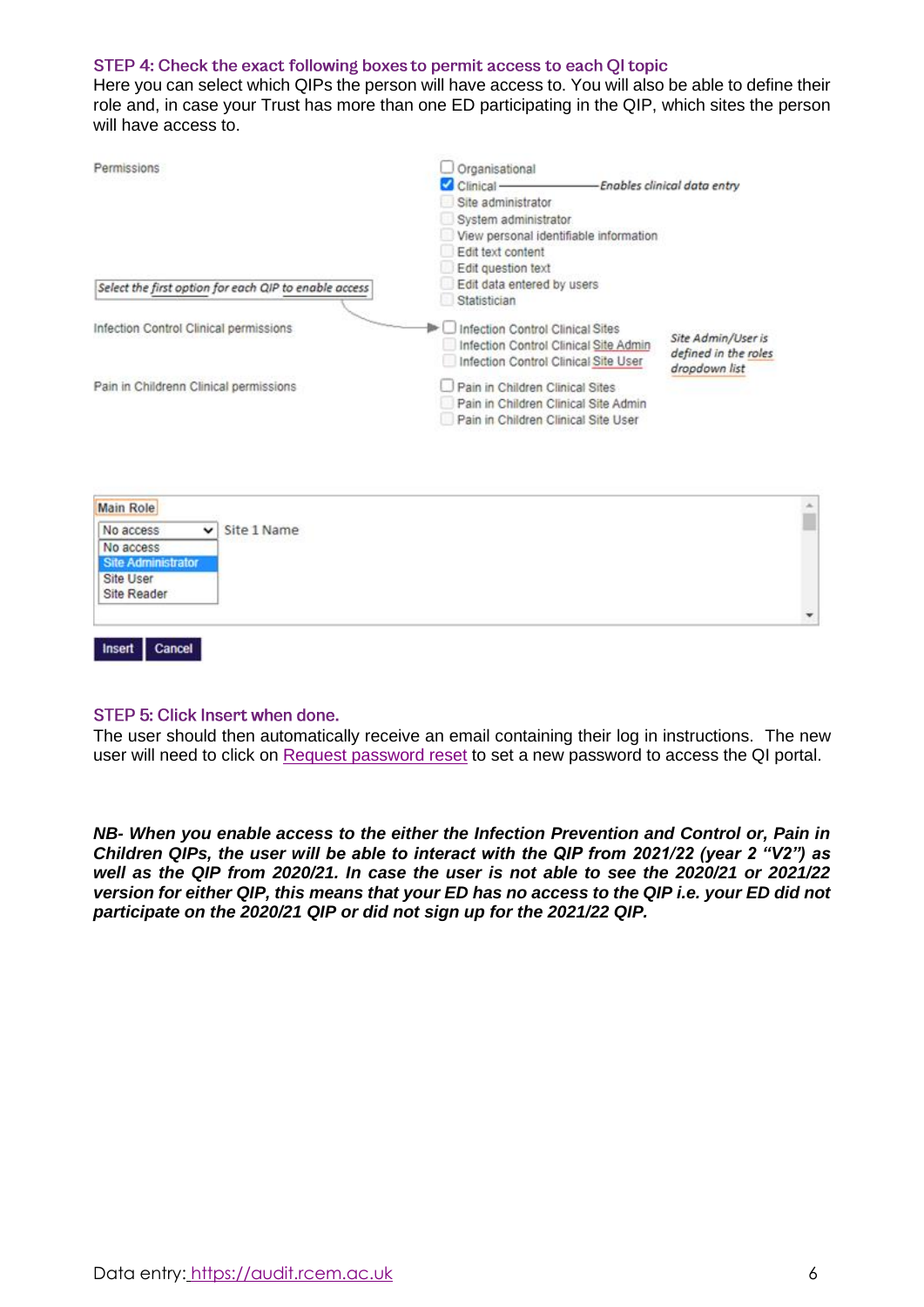# **Entering data**

This section explains how users can enter data for each QI topic.

Staff who want to enter data must ask their QI lead to set up an account for them (who will complete the steps outlined in the previous section). You will need to tell the QI lead your e-mail address.

Once an account is created for you, you will receive an automatic e-mail entitled 'Welcome to the RCEM Quality Improvement Programme'.

Clicking on the hyperlink in the e-mail will take you to the QI portal, where you will be asked to select a password.

Enter a password and then enter again to confirm. Press 'continue' to complete setting your password.

Click on the 'log-in' icon at the top-right of the page and enter:

- your username (which is your e-mail address) and
- your password

**IMPORTANT:** If you forget your password it can be reset by going to

<https://audit.rcem.ac.uk/account/ResetPasswordRequest> - You will receive an automated e-mail – follow the link within to set your password.

#### <span id="page-7-0"></span>**Getting started**

Before you proceed to enter data, read the information packs which contain important information about:

- Introduction
- Methodology
- Data entry information
- QI Information
- **Standards**
- QI questions

Please do not enter any patient identifiable data at any time.

#### **Data entry – Organisational audits**

This is to be completed once by the department.

After logging-in, an icon in the top-right of the screen will show your log in details.



1. Select 'Org Audits' from tool bar as above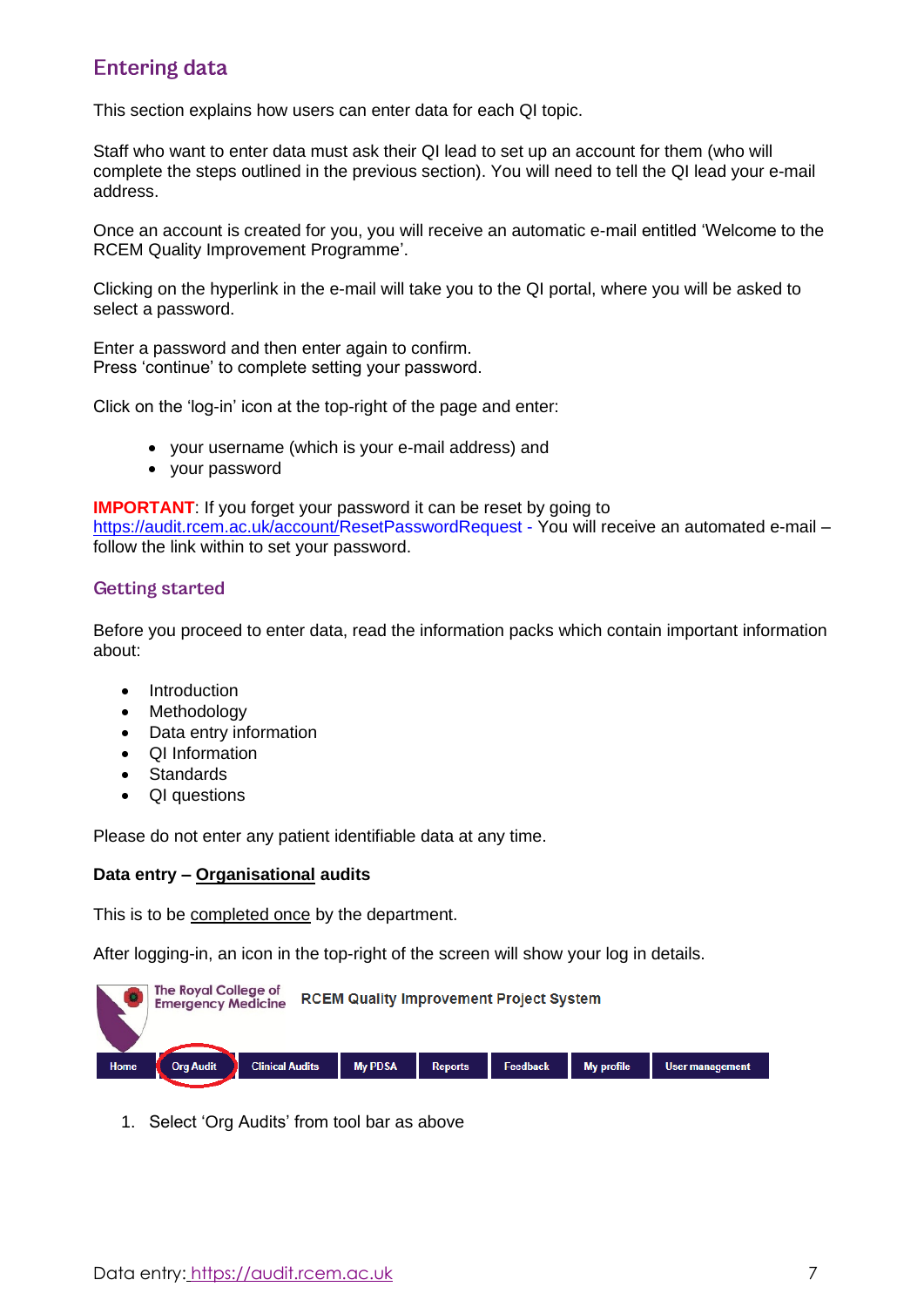#### **Data entry – Clinical**

Click on the QI topic you wish to start; Pain in Children, Fractured Neck of Femur or Infection and Prevention Control.



Enter data using the below tabs and this will be saved when you move between tabs or click save. **Once the record is complete and saved you please lock it.** Once the record is locked you will be unable to edit the record further but will still be able to view it. If you need to unlock the record for any further changes, please contact RCEM QI team on 020 7400 6108 or by e-mail at [quality@rcem.ac.uk](mailto:quality@rcem.ac.uk)

2. Make sure the coloured strip at the top turns green – 'complete' which means the page has been completed before the end of the data collection period. 'Incomplete data' will show up as orange, 'errors in red' and 'not saved' in blue.

# **Mental Health Clinical**

Data should be entered using the below tabs, and will be saved when you move between tabs or click save. Once the record is complete and saved you can lock it. Once the record is locked you will be unable to edit the record further but will still be able to view it. If you need to unlock the record for any further changes please contact RCEM audit team on 020 740

<span id="page-8-0"></span>

| Site: Pilot - RCEM staff, Case ID: 24                      | Not saved<br>Complete   Incomplete              |
|------------------------------------------------------------|-------------------------------------------------|
| Patient details                                            | Assessment and observation                      |
| <b>Patient details</b>                                     |                                                 |
| 1.1.<br>Reference (do not enter patient identifiable data) | $12 - 12$                                       |
| Date and time of arrival<br>1.2.                           | Exit<br>12/08/2019<br>07:00                     |
| 1.3.<br>Date and time of mental health triage              | 12/08/2019<br>Not done<br>07:00 Time not known  |
| Was the type of self-harm recorded?<br>1.4.                | Self-injury<br>Self-poisoning<br>◯ Not recorded |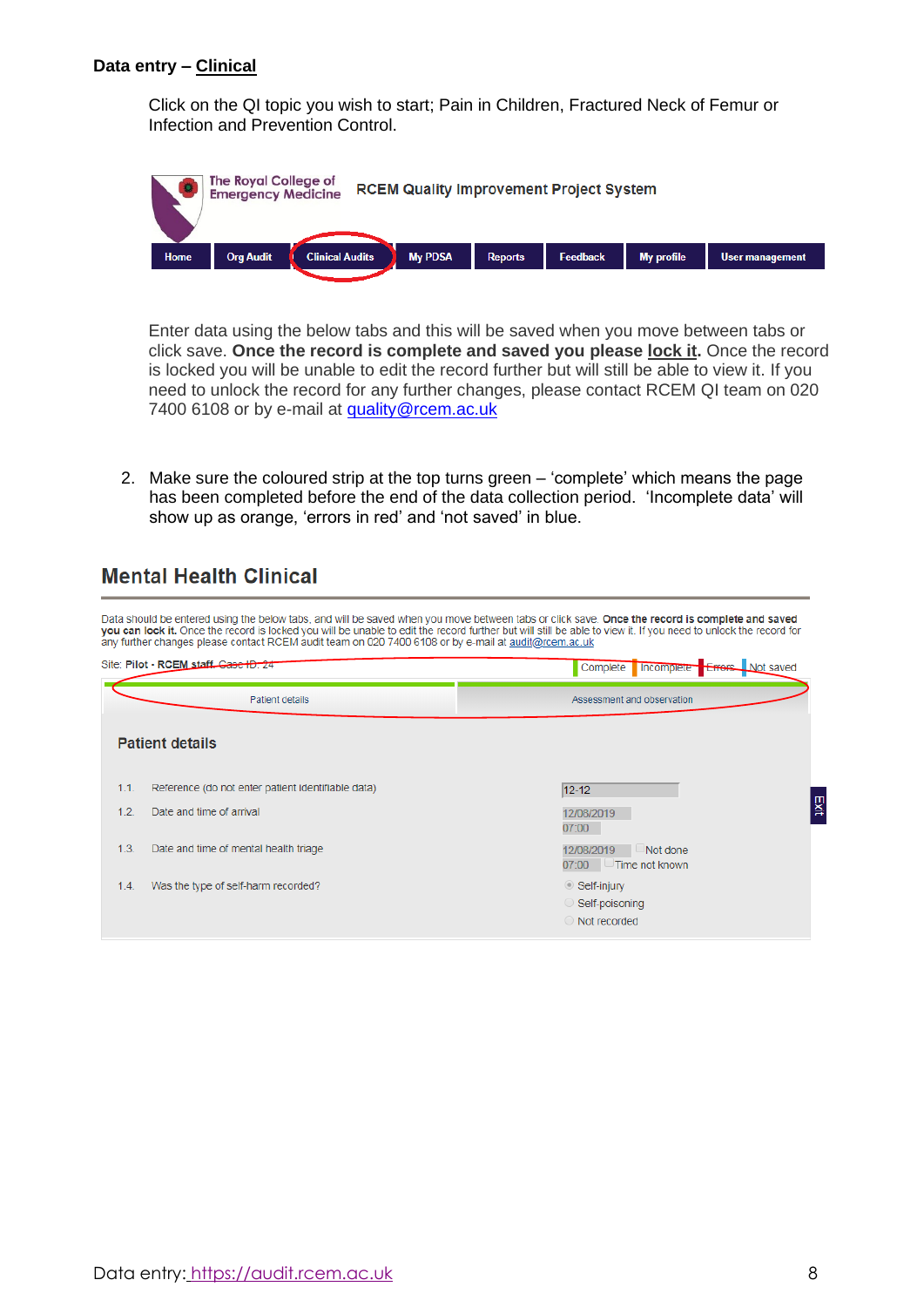### Quality Improvement Project - data entry

• To commence, choose the appropriate QI topic from the top of the homepage e.g. Fractured Neck of Femur, Pain in Children and Infection Prevention and Control.

| $\overline{\phantom{a}}$<br><b>Home</b>                     | <b>Org Audit</b>               | <b>Clinical Audits</b>  | <b>My PDSA</b> |                                      | <b>My profile</b>            | User <sub>1</sub> |
|-------------------------------------------------------------|--------------------------------|-------------------------|----------------|--------------------------------------|------------------------------|-------------------|
|                                                             |                                | <b>Feverish Child</b>   |                |                                      |                              |                   |
| <b>Mental Healtl</b>                                        |                                | Vital signs in adults   |                | 'd management                        |                              |                   |
|                                                             |                                | VTE - audit             |                |                                      |                              |                   |
|                                                             | Select a site, then click on ' | <b>Mental Health</b>    |                |                                      | Mental Health clinical audit |                   |
| Once the record is comple<br>view it. If you need to unlock |                                | <b>Older People</b>     |                | <b>Dashboard</b>                     |                              |                   |
|                                                             |                                | <b>Care of Children</b> |                | Mental Health clinical control panel |                              |                   |

- 1) Select a site, then click on 'Add record' to enter details of new case
- 2) Once the record is complete and saved you can lock it. Once the record is locked you will be unable to edit the record further but will be able to view it. If you need to unlock the record for any further changes, please contact RCEM QI team on 02074006108 or by email at [quality@rcem.ac.uk.](mailto:quality@rcem.ac.uk)

#### <span id="page-9-0"></span>General information about entering data

You must complete a record for each patient. Use the patient's notes to answer each question using the drop-down menus or time/date fields. Here are some general notes about entering data:

- 1. **Patient reference fields** do not enter patient identifiable data in the patient reference field; you can enter a bespoke reference to help you refer back to notes.
- 2. **Time fields** –the 'time picker' will select time by the minutes or users can enter the time manually if preferred by typing in the box (e.g. 12:34).
- 3. **Date fields** answer using the following format: dd/mm/yyyy or click on the adjacent calendar symbol to select a date. Users can enter the date manually if preferred by tying in the box.
- 4. **Notes** use this space to record any additional notes for local use. RCEM will be able to review information you record here so it is a useful way to capture any comments specific to that patient. Do not enter any patient identifiable data.
- 5. **Conditional questions**  please note some questions will only appear depending on the answer to the previous question. Red and orange markers indicate potential data entry errors or missing data.
- 6. **Check answers carefully**  please check all answers carefully before saving. You can edit answers by returning to the form at any time before you lock the record.
- 7. **Entering a new record –** return to the homepage for that QI topic and then select 'add record'. The exit button will take you back to the homepage for that QI topic, which is positioned below the save button on the right of the screen, see screen shot above.
- 8. **Ensure you save each record** after you have finished entering data for each patient, make sure you press the '**save'** icon (at the right of the record). The record will also save automatically as you move between tabs.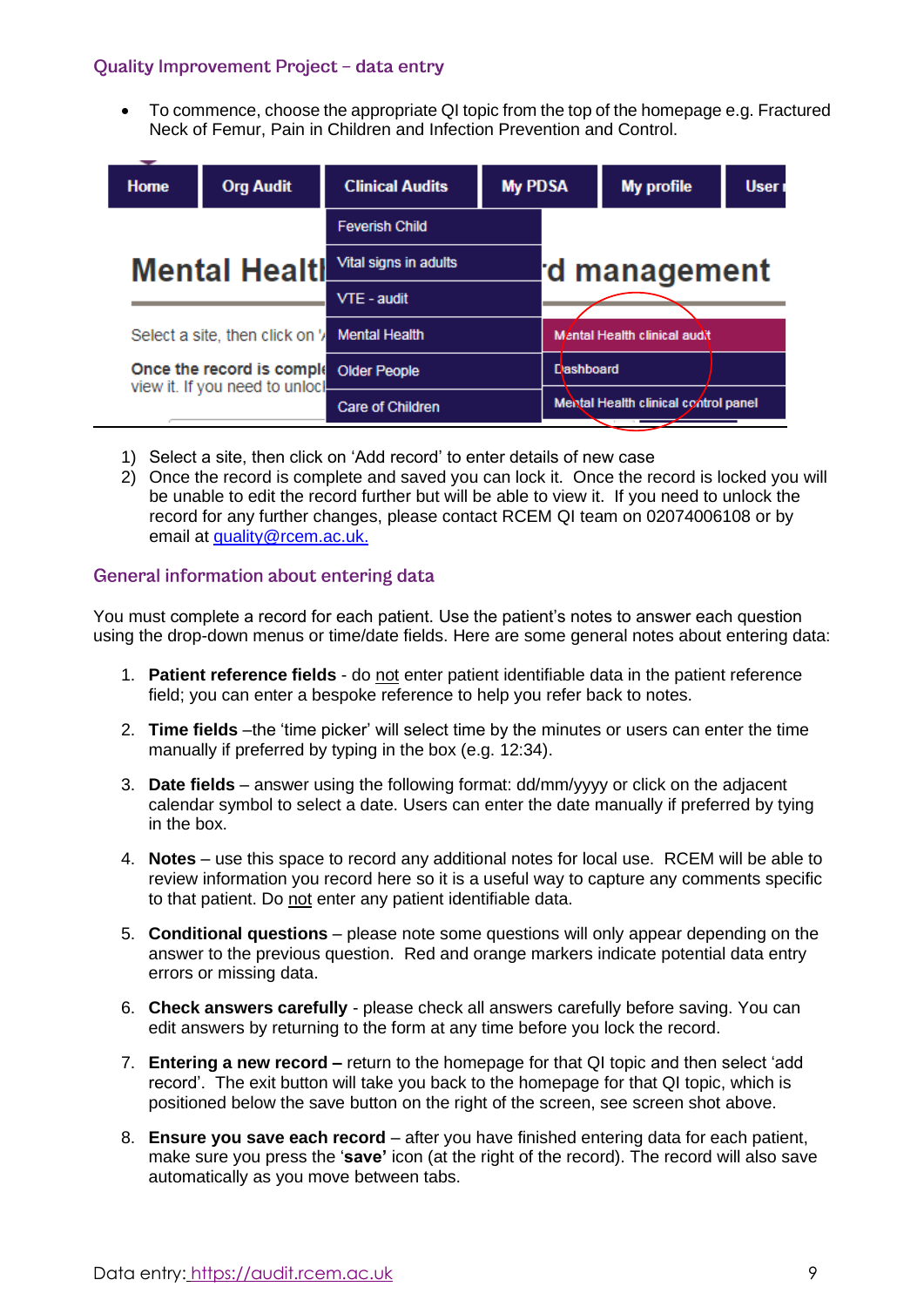- 9. **Tracking progress -** above the record you will see a summary of your progress for each tab, showing which are complete, incomplete, have errors or are not saved. The aim is for all four tabs to turn green per case. Once you are happy with the information saved you can then lock that record.
- 10. **Amending records** you can return to the summary of saved records and their completion status using the 'exit' buttons.

| Case Id -     | Arrival or triage date                     | Reference                   | DOB                                  | <b>Record status</b>         |
|---------------|--------------------------------------------|-----------------------------|--------------------------------------|------------------------------|
| 45            |                                            |                             |                                      | $^{\circ}$<br>◉<br>Not saved |
| 44            | 11/07/2018 12:34                           | tester                      | 02/07/2018                           | ø<br>Incomplete              |
| $\frac{1}{4}$ | 12/07/2018 12:23                           | sam test case               | 17/07/2013                           | ◎<br>Incomplete              |
| 39            | 10/07/2018 12:34                           | sam test                    | 02/07/2018                           | $^{\circ}$<br>Incomplete     |
| 37            | <b>MARKAGEMENT PRO</b><br>03/07/2018 04:00 | <b>ARSOLUTION</b><br>wedwed | All Set of Decision of<br>01/07/2018 | ø<br>Incomplete              |
| 26            | 13/07/2018 01:18                           | ALEX TEST                   | 11/07/2018                           | ø<br>plete                   |
| 20            | 01/01/2018 07:00                           | h4h4h4f                     | 23/07/2015                           | Submitted (A)                |
| 19            | 13/07/2018 03:53                           | 0010001100                  | 13/07/2018                           | Submitted <sup>(a)</sup>     |
| 17            | 01/06/2018 06:00                           | 55111151515                 | 01/07/2016                           | Submitted <sup>(8)</sup>     |
| 16            | 01/07/2018 03:19                           | 156156                      | 26/07/2017                           | Submitted <sup>(8)</sup>     |

Data that has not been submitted will be indicated in the summary page. Here you will be able to edit that record by clicking on the edit symbol. You will be able to edit data until the closing date. **Ensure you press save after making amendments**.

### <span id="page-10-0"></span>**Dashboards**

We have made several improvements to support you to take greater control of your data and use it for effective local quality improvement. Here are some of the new features you can look forward to:

- New dashboard showing real-time data for your ED
- Track how your data changes over weeks and months on run charts and SPC charts
- Quality improvement features built in and displayed on the dashboard
- Record PDSA cycles and they will automatically be annotated on your charts, so you can see how effective they have been
- Choose who to compare your EDs data to; initial options include, your country or the national sample (UK)
- Better user interface
- Better data validation
- Faster data entry
- Hover and click as dashboards are interactive
- <span id="page-10-1"></span>• Clear distinction between your ED in purple and comparative data in blue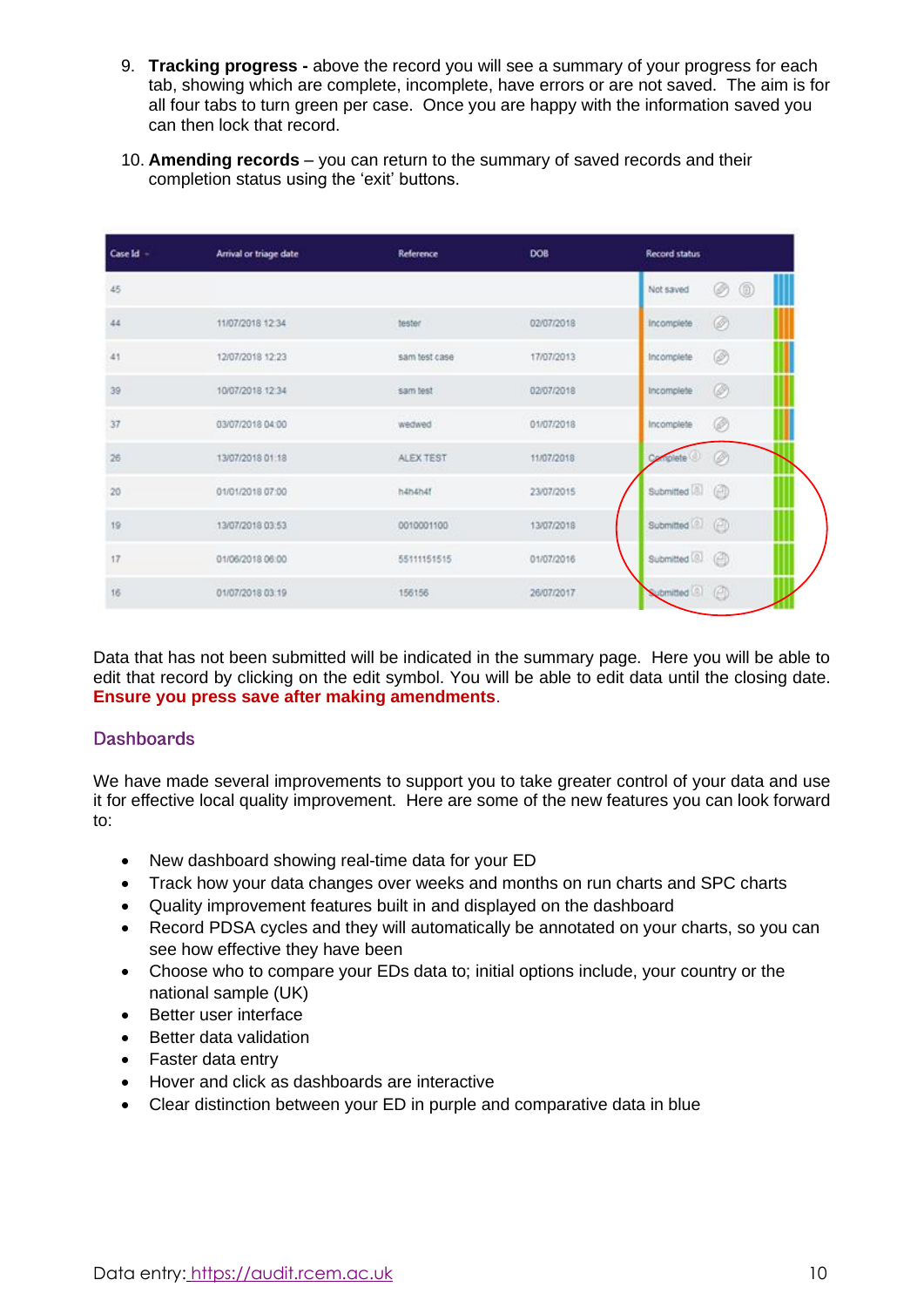#### **Exporting the site-specific charts from the dash boards:**

To export the charts, carry out the following steps:

- Log into the QI portal
- At the home page click on clinical audits, then the relevant QI topic, and then on the dashboard as per the below screenshot (repeat process for other QI topics)

| <b>Home</b>                                                 | <b>Org Audit</b>               | <b>Clinical Audits</b>  |  | <b>My PDSA</b>                       | My profile |  | <b>User management</b>                       |  |
|-------------------------------------------------------------|--------------------------------|-------------------------|--|--------------------------------------|------------|--|----------------------------------------------|--|
| <b>Mental Healtl</b>                                        |                                | <b>Feverish Child</b>   |  |                                      |            |  |                                              |  |
|                                                             |                                | Vital signs in adults   |  | d management                         |            |  |                                              |  |
|                                                             |                                | VTE - audit             |  |                                      |            |  |                                              |  |
|                                                             | Select a site, then click on ' | <b>Mental Health</b>    |  | <b>Mental Health clinical audit</b>  |            |  |                                              |  |
| Once the record is comple<br>view it. If you need to unlock |                                | <b>Older People</b>     |  | <b>Dashboard</b>                     |            |  | be unable to edit the<br>am on 020 7400 6108 |  |
|                                                             |                                | <b>Care of Children</b> |  | Mental Health clinical control panel |            |  |                                              |  |

#### **For local charts:**

- At the dashboard page, go to health board/Trust and select your Trust. Where it says date from and to, select **appropriate date field.**
- Then click on view **dashboard**. Wait for page to load and then you can start to export the local charts by clicking on the three lines at the top right corner of each chart. Then repeat the process.

#### **For national charts:**

• Once you have finished downloading all local charts scroll to the top and where it says **'compare'**, click on **National** from the drop-down menu, and then click on **view dashboard** which will reload the page with the national charts for your Trust. This will then give you a blue dotted line across all the charts showing the national mean.

Finally, repeat the process for the other QI topics.

#### <span id="page-11-0"></span>How to download the Trust CSV report data file

- At the home page, click on the clinical audits, then the relevant QI topic
- Then click on the clinical control panel
- Select the tab, 'report main data'
- Select your Trust from the site drop down menu
- Where it says, 'data sections' select clinical from the drop-down menu
- For date from: Enter 01/08/2019 to 31/01/2020 (the data collection period)
- For data type: select, 'all data'
- For locked/unlocked data: click on 'both' (locked/unlocked)

#### <span id="page-11-1"></span>**Useful tips**

- 1. The dashboard works best when you have patient data for each week
- 2. If you add additional data, it will automatically be added to the week the patient attended
- 3. Click on the three lines icon as in the screen shot below and you can export of the chart for easy sharing or reporting
- 4. Remember to click 'view dashboard' to apply any changes to the date range or comparative sample
- <span id="page-11-2"></span>5. Look out for coloured bands that show when your ED has tried a PDSA.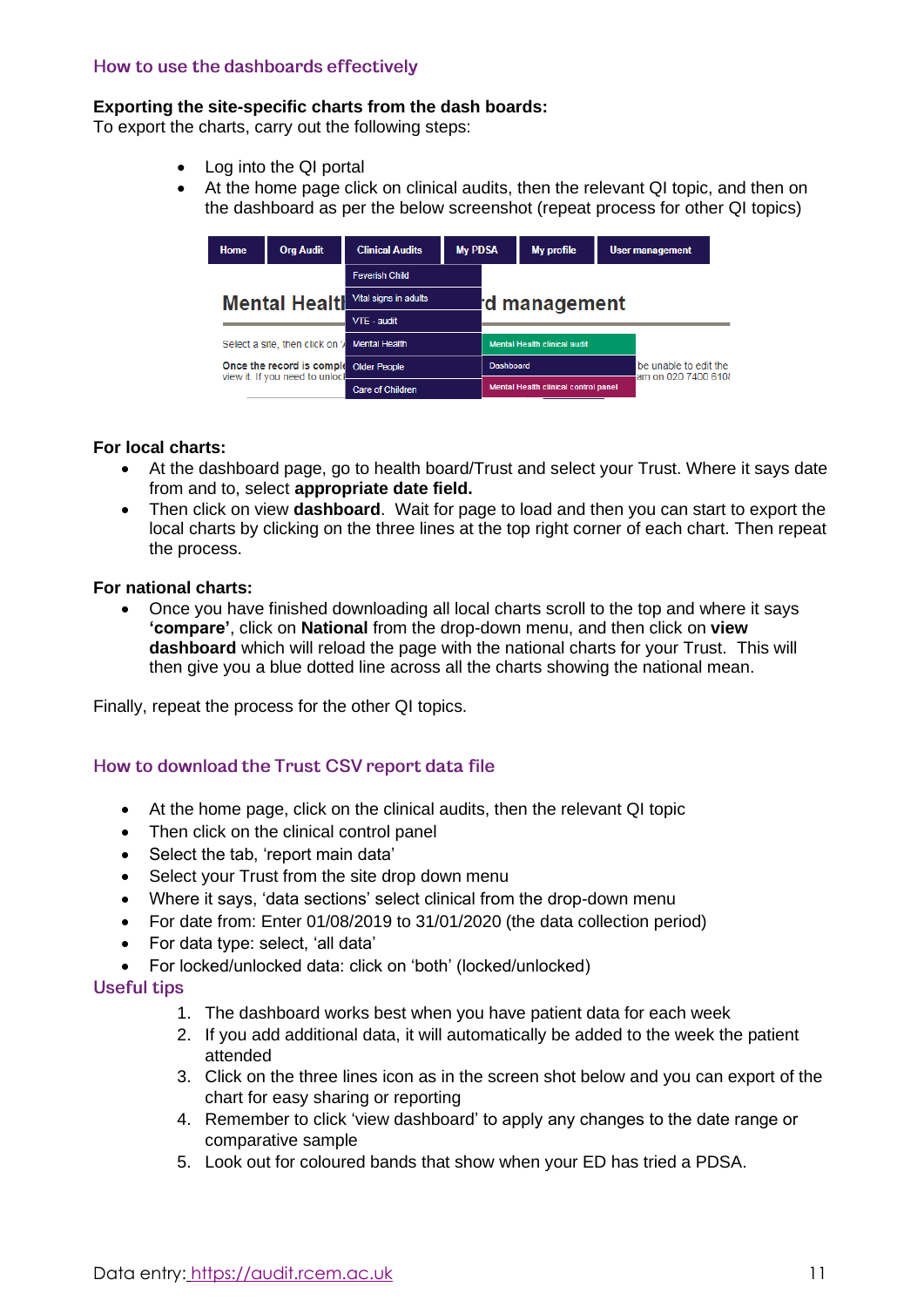#### **Quality improvement - PDSA**

The purpose of quality improvement is to quality assure and quality improve your service where it is not meeting standards. The new RCEM system allows your team to record details of quality improvement projects (QIPs) and see on your dashboard how each initiative affects your data on key measures.

We encourage you to use this new feature to try out QI topics in your department. If you are new to QI, we recommend you follow a Plan Do Study Act (PDSA) methodology. The [Institute for](http://www.ihi.org/resources/Pages/Tools/PlanDoStudyActWorksheet.aspx)  [Healthcare Improvement](http://www.ihi.org/resources/Pages/Tools/PlanDoStudyActWorksheet.aspx) (IHI) provides a useful worksheet which will help you to think about the changes you want to make and how to implement them.

#### **How to add a PDSA**

- 1) Click on the My PDSA tab
- 2) Select appropriate QI topic from the drop-down menu where it says 'Study'
- 3) Complete the following fields: title, data from, chart, description and date. The dates chosen will automatically be synced with the appropriate chart in the dashboard
- 4) Go through the following tabs: plan, do, study, act and reflect and include the information about your PDSA. This can be seen by other staff from your ED.
- 5) Upload any relevant attachments, this might include meeting minutes or a test proforma for example

|                          |                  | The koyal College of<br><b>Emergency Medicine</b>                                                      |                        |            |                                                                                                                               |                                                                                                 | <b>RCEM Quality Improvement Project System</b> |              | <b>CERTIFICATION OF THE CONSUMING OF A REAL PROPERTY.</b><br>Logout |
|--------------------------|------------------|--------------------------------------------------------------------------------------------------------|------------------------|------------|-------------------------------------------------------------------------------------------------------------------------------|-------------------------------------------------------------------------------------------------|------------------------------------------------|--------------|---------------------------------------------------------------------|
| <b>Home</b>              | <b>Org Audit</b> |                                                                                                        | <b>Clinical Audits</b> |            | <b>My PDSA</b>                                                                                                                | <b>My profile</b>                                                                               | <b>User management</b>                         |              |                                                                     |
|                          |                  | Health Board/Trust: Pilot - RCEM staff                                                                 |                        |            | Study: VSC                                                                                                                    |                                                                                                 | $\pmb{\mathrm{v}}$                             |              |                                                                     |
|                          |                  | <b>Title</b>                                                                                           |                        |            |                                                                                                                               | <b>Starting</b>                                                                                 | Ending                                         | <b>Edit</b>  | <b>Delete</b>                                                       |
|                          |                  | Really great idea #1                                                                                   |                        |            |                                                                                                                               | 04/07/2018                                                                                      | 11/07/2018                                     | $\mathbb{Z}$ | 面                                                                   |
|                          |                  | sam test                                                                                               |                        |            |                                                                                                                               | 01/07/2018                                                                                      | 08/07/2018                                     | $\mathbb{Z}$ | 而                                                                   |
|                          |                  | Sam test 27/7                                                                                          |                        |            |                                                                                                                               | 11/06/2018                                                                                      | 20/06/2018                                     | $\mathbf{z}$ | 而                                                                   |
| $\mathbf{r}$             |                  |                                                                                                        |                        |            |                                                                                                                               |                                                                                                 |                                                |              |                                                                     |
| <b>Title</b>             |                  | test                                                                                                   |                        |            | <b>Description</b>                                                                                                            | test                                                                                            |                                                |              |                                                                     |
| Date from:               | 04/07/2018       |                                                                                                        | Date to:               | 22/07/2018 |                                                                                                                               |                                                                                                 |                                                |              |                                                                     |
| Chart                    |                  | [All]                                                                                                  |                        | ▼          |                                                                                                                               |                                                                                                 |                                                |              |                                                                     |
| Plan                     | <b>Do</b>        | Study                                                                                                  | Act                    | Reflect    |                                                                                                                               |                                                                                                 |                                                |              |                                                                     |
| Plan:                    |                  |                                                                                                        |                        |            |                                                                                                                               |                                                                                                 |                                                |              |                                                                     |
|                          |                  | Plan the test, including a plan for collecting data.<br>· Identify what data you will need to collect. |                        |            | • Develop a plan to test the change. (Who? What? When? Where?)<br>For examples please see the IHI Plan-Do-Study-Act Worksheet | - State the question you want to answer and make a prediction about what you think will happen. |                                                |              |                                                                     |
| <b>Upload Attachment</b> |                  | Choose file   No file chosen                                                                           |                        |            |                                                                                                                               |                                                                                                 |                                                |              |                                                                     |
| Colour                   |                  | Red                                                                                                    |                        |            |                                                                                                                               | Save New                                                                                        |                                                |              |                                                                     |

## <span id="page-12-0"></span>At the end of the QIP

#### <span id="page-12-1"></span>**Submitting data**

As soon as a record is saved then that data is charted in the dashboard. Once data has been verified as accurate this should then be locked by your ED. All locked data will automatically be submitted to RCEM for analysis.

Data can be submitted online at the link below from 3 November 2020 – 9 April 2021 (3 October 2021 for the Pain in Children QIP). You can find the link to log into the data entry site at [www.rcem.ac.uk/audits.](http://www.rcem.ac.uk/audits)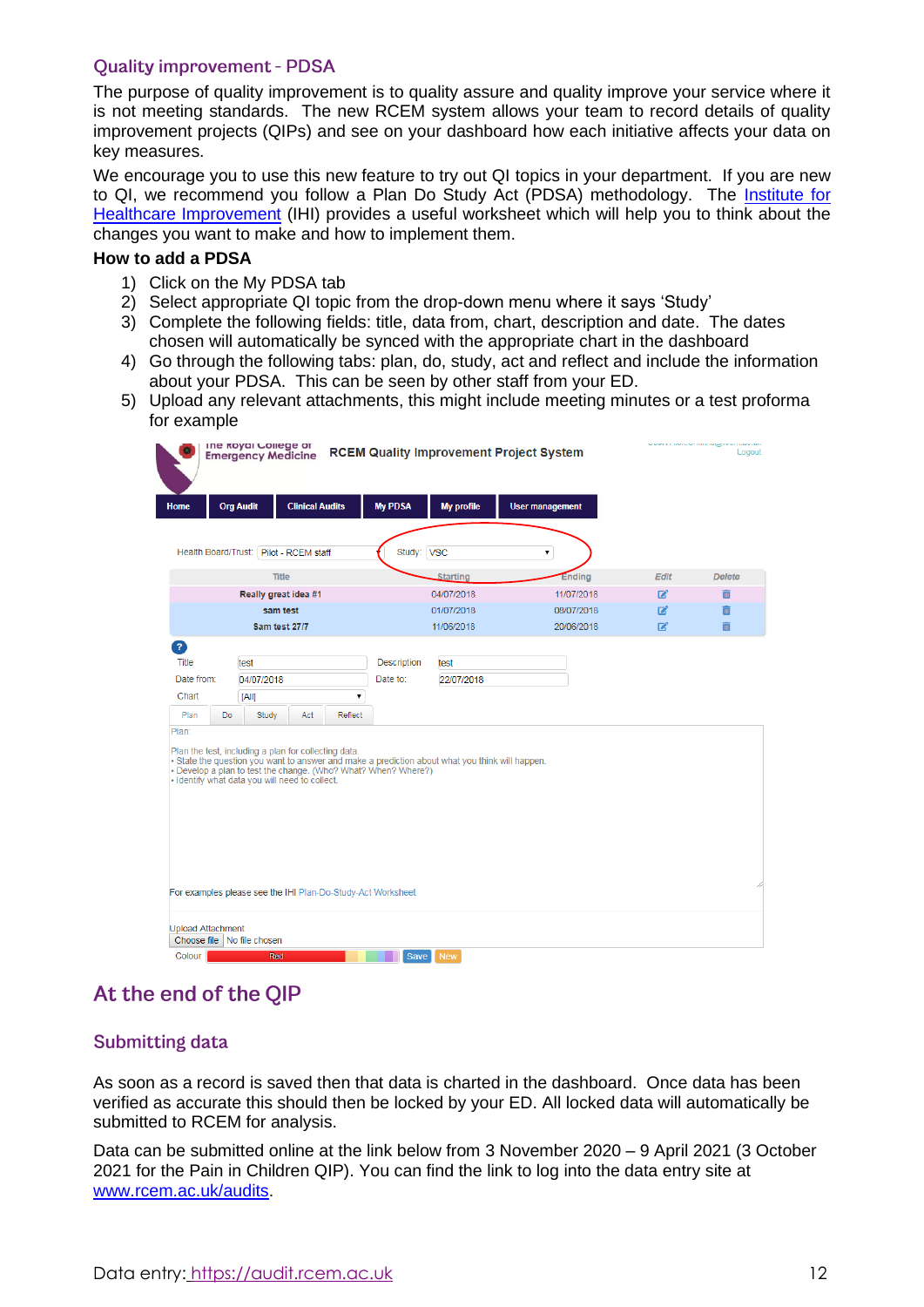## <span id="page-13-0"></span>**Reports**

After the QI topics close, RCEM will analyse the data and produce a report for each ED comparing your ED's findings with those of all participants. The reports will be made available online via the QI portal.

You can export your dashboard charts and data at any time before or after the deadline to create your own reports.

#### <span id="page-13-1"></span>Certificate of participation

Certificates can be provided as proof of participation. These can be downloaded from the QI portal after the data entry deadline has closed on 9 April 2021 (3 October 2021 for the Pain in Children QIP).

## <span id="page-13-2"></span>**Help**

QI users should contact their Department Admins in the first instance, but anyone can contact RCEM for assistance in a variety of ways (Mon-Fri, 9-5):

#### **Queries regarding QI questions, criteria or guidance:**

1. **FAQs**: Before contacting RCEM check the FAQs in the QI information packs to see whether your question has been answered already. If not, contact RCEM via the methods below.

#### **Technical queries:**

- 1. **E-mail**: send an e-mail to [quality@rcem.ac.uk](mailto:quality@rcem.ac.uk)
- 2. **Phone**: +44 (0) 20 7404 1999 ext. 3142